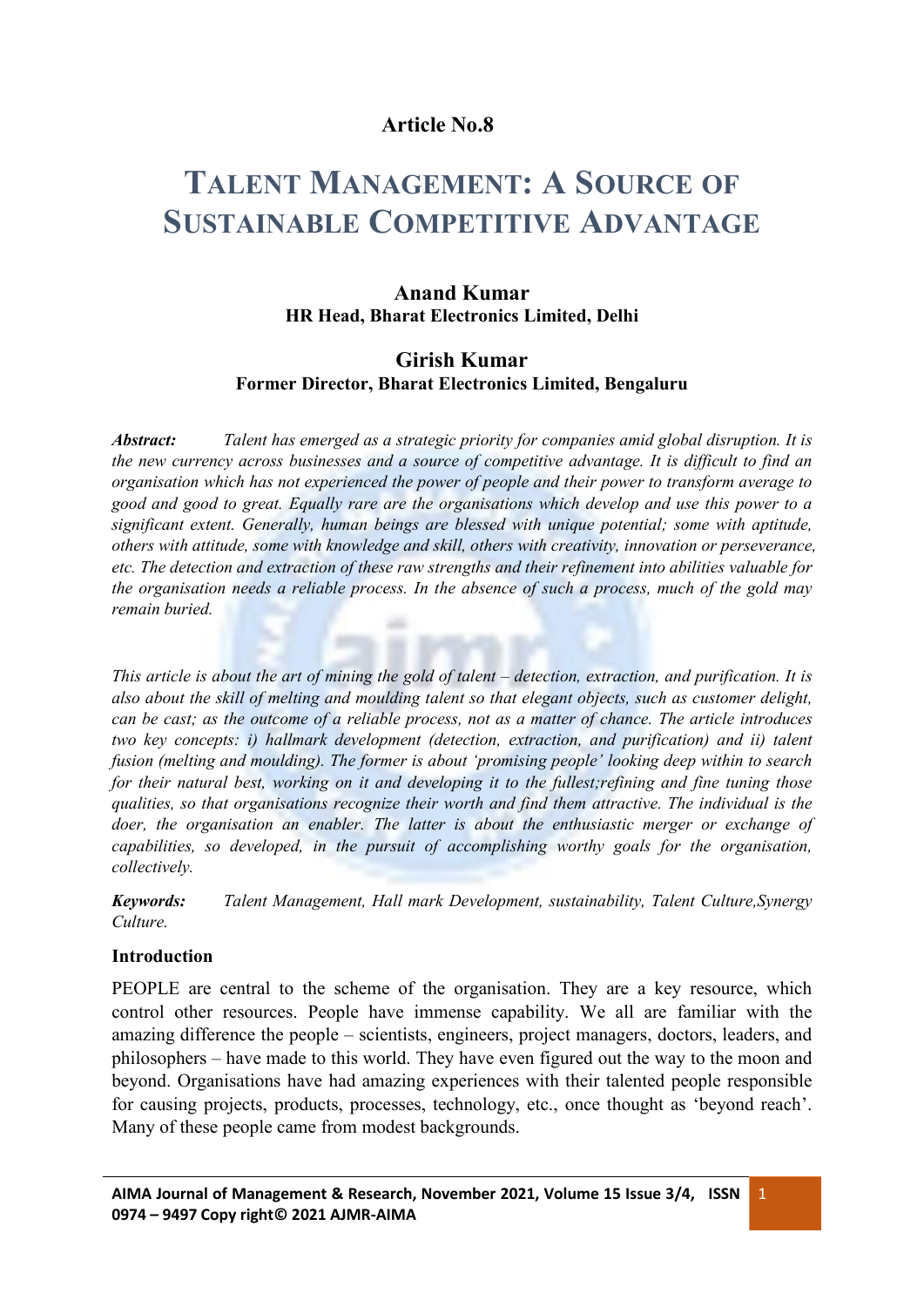Organisations face challenges regarding talent limitations more than capital limitations and soon discover that talent need not remain a matter of chance; a process can be devised to yield talent. Also, talent can be utilised in a planned manner to achieve organisational goals. Hence, the subject of talent management.

Despite these facts being commonly known, it is observed that leaders/ managersrarely engage with the subject with the intensity it deserves.It is not uncommon to find that many at the helm prefer to engage with passive resources, such as, finance, technology, material, infrastructure, etc., rather than choosing to involve with the people - the active resource who in turn can manage the passive resources. One of the obvious reasons is that passive resources do not question intervention and do not argue. They permit outcomes of intervention in a deterministic manner. An intelligent intervention can produce good results. It is convenient and certain. On the other hand, people as a resource have the unique capability of adjusting their direction and quantum of contribution. They do not accept intervention in a passive manner. They question, argue, agree or disagree. Success with people needs deep involvement and the application of many faculties. It is a tedious process. However, once people are understood, their doubts cleared, questions answered and trust estalished, the outcome can be phenomenal.

An organisationalculture which is sound on the basics – values, transparency, integrity, respect, and cooperation, etc. - provides answers to most of the issues raised by people. The remaining issues then seem to bewithin manageable limits.Thus, with the help ofprocesses that facilitate talent generation and that of appropriate culture, a lot can be achieved by the organisation on a sustainable basis.

#### **Talent Management**

The subject of talent management uses a few terminologies. Their precise understanding will facilitate a clear and comprehensive treatment of the subject.

#### **i. Aptitude**

It is our natural ability to acquire knowledge or skill. It is a natural propensity – an inclination or tendencyto acquire knowledge or skill in a chosen field.

#### **ii. Talent**

Talent is an aptitude realized- a desire converted to delightful reality. It is our natural strength ready for deployment. A talent may include more than one aptitude.

#### **iii. Competence**

It refers to a person's ability to learn and perform a particular activity. Competence consists of knowledge, experience, skill, aptitude, and attitude components (Westcott, 2013).

#### **iv. Integrity**

It is the congruence of thought, words, and actions. When we say what we think and do what we say, we maintain our integrity. Honesty is a subset of integrity. Honesty is truthfulness. When your words conform to reality, you are honest. When your deeds conform to your words, you have integrity (Covey, 1990).

#### **v. Trust**

Trust is a firm belief or confidence in the integrity, character, ability, sincerity, and sense of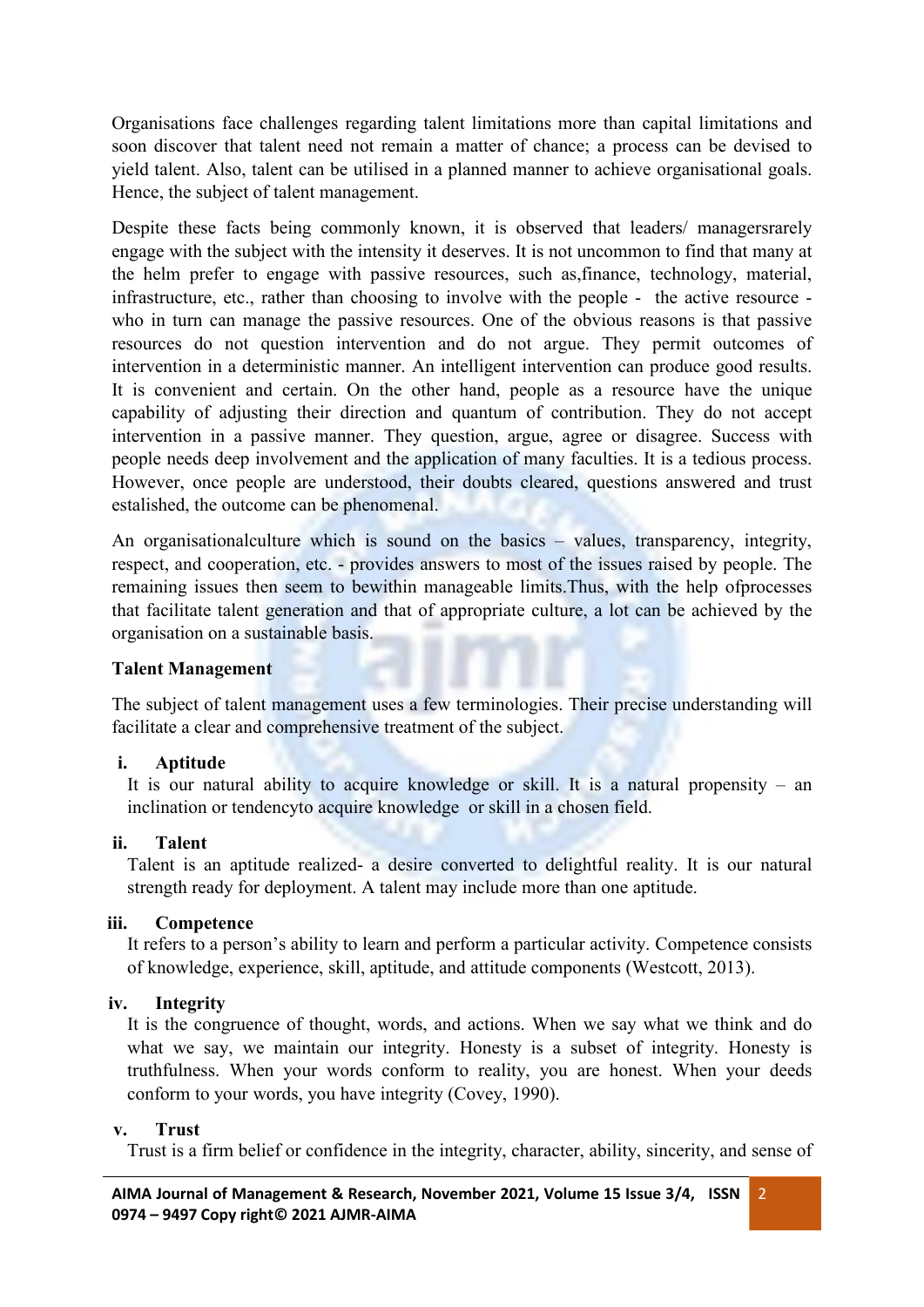justice of someone (leader, manager, etc.) or something (management, institution, organisation, etc.). Trust is a bond that develops between the leader and his followers. It gets strengthened when consistent behaviour based on natural principles, and transparent communication, are witnessed in the leader.

The word talent also refers to 'talented people'. Talented people are proficient in their specific area of talent. They can accomplish results effortlessly. As all results are necessarily caused by the processes, talented people have grip or mastery over the relevant process. Mastery over the process gets facilitated by the aptitude available. However, those who do not have aptitude (i.e. natural ability) can follow the route of attitude, the attitude of hard work and practice to master the process. Michelangelo once said, "If people knew how hard I had to work to gain my mastery, it wouldn't seem wonderful at all" (As cited in Khera, 2012).

Therefore, talented people come from both the routes.Talent consists of those individuals who can make a difference to the organisational performance either through their immediate contribution or in longer term by demonstrating a high level of potential (Annakis & Esposto, 2016).

Talent management is a process of ensuring that talented people are attracted, retained, motivated, and developed in line with the needs of the organisation. (Armstrong, 2010). It has seven components: strategic employee planning, talent acquisition, performance management, learning and motivating, compensation, career development and succession planning (Padoshi, 2018). Most organisations have these HR processes well in place, as part of the overall competency management function. However, for talent management, focus, sensitivity and intensity are readjusted.

At the heart of talent management lie three questions:

- i. What is our strategic goal?
- ii. Who all will take us there?
- iii. Are we equipping them well for the role?

HR processes must provide precise and convincing answers to these questions.

#### **Effective Strategy : Route Less Explored**

As controlling agents, people can alter the levels of all other resources. They can make ordinary things, great; great things, ordinary. This transforming power of people makes them strategic in nature. Talent management is about leveraging this aspect. Though the precedence of people over all other organisational resources is very well known, leaders rarely engage with the subject with the required depth and passion. The main reason is that people have control over their contribution. Their contributions can either be immense or limited. Organisations need to establish a strong culture, practices, systems, procedures, and work environment, before people are inspired to contribute immensely, cooperate unconditionally, and synergise liberally. It is a tall order but then talent management is no less serious a subject. Talented people are highly sensitive, confident, proud of their talent and have their conviction about their approach. Organisations should add fairness, transparency, empowerment, purpose, wisdom, modesty, integrity, and above all, the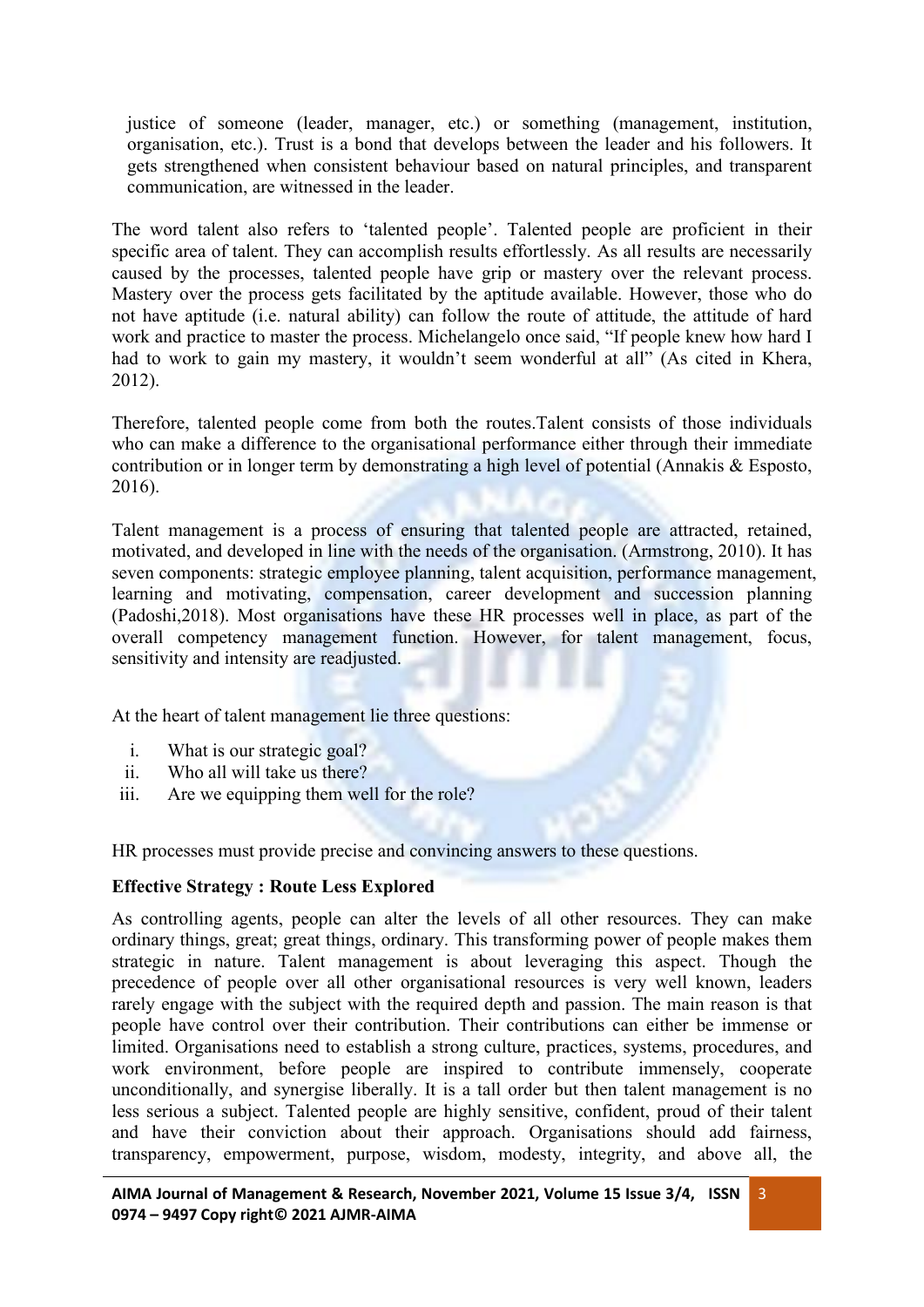personal joy of contributing for a greater cause. Only then can talented people be deemed as reliable, deeply engaged, worthy people who will take organisations to greater heights.

Many strategies are used in the name of talent management - competency development, leadership development, innovation and creativity, EQ development, coaching, mentoring, feedback, challenging, etc. They are all useful but are perhaps akin to spraying more water on leaves than nurturing the roots. Let us then focus on the roots. Two issues are central to a good talent strategy: i) availability of talent in abundance, ii) willing fusion of talents to provide solution. The concept of 'hallmark development' is an answer to the first issue and 'culture of synergy' to the second.Talent can be generated internally or acquired from the outside. Internally generated talent

has reliability and predictability in terms of synergistic use as the individual's past record reveals the truth about their tendencies. Sourcing of talent from the outside is always associated with uncertainty about the attitude of person in the long run. Such sourcing falls in the category of 'Special Process' wherein defects in products are not measurable upon completion of the process but are revealed in the long run when put to use under field conditions (ISO, 1994).

The attitude of a talented person is of paramount importance. Talent makes sense only when combinedwith attitude, since organisational goals have multiple dimensions. Talent alone may have some utility at an operational level, but at a strategic level, it has little utility. In fact, it may even become a liability. Therefore, effective strategy deals with both aspects talent generation and talent fusion. Hallmark development is a process that yields talent in abundance. Development of synergy culture, on the other hand, is a process which will secure fusion of talents.

#### A. **Hallmark Development**

Theconceptprovides an opportunity forall the promising employees to develop a distinct level of competence in their chosen field with business relevance. The idea is to develop distinct capabilities in a large number of people in the field they have chosen. These are the people who become lighthouses among buildings. People choose their domain based on their aptitude and interest, therefore, development is fast, rooted, and sustainable. Since the domain is of their own choice, their involvement is high, with theorganisation playing a supportive and facilitating role.

#### **Three major benefits emerge out of this approach:**

- i. People can developexpertise in a domain of their choice
- ii. Once people learn how to achieveexcellence in one field, they can use the same techniques for building other aspects of their personality, leading to overall excellence. As Vince Lombardi once said,

"The quality of a person's life is in direct proportion to their commitment to excellence, regardless of their chosen field of endeavour" (as cited in Khera, 2012).

iii. Such people naturally earn respect, appreciation and validation, leading to self-satisfaction and higher self-esteem. This pushes them towards self-actualization and makes them more mature. They understand the contribution of others in their achievement and are willing to contribute in return. A cycle of synergy sets-in.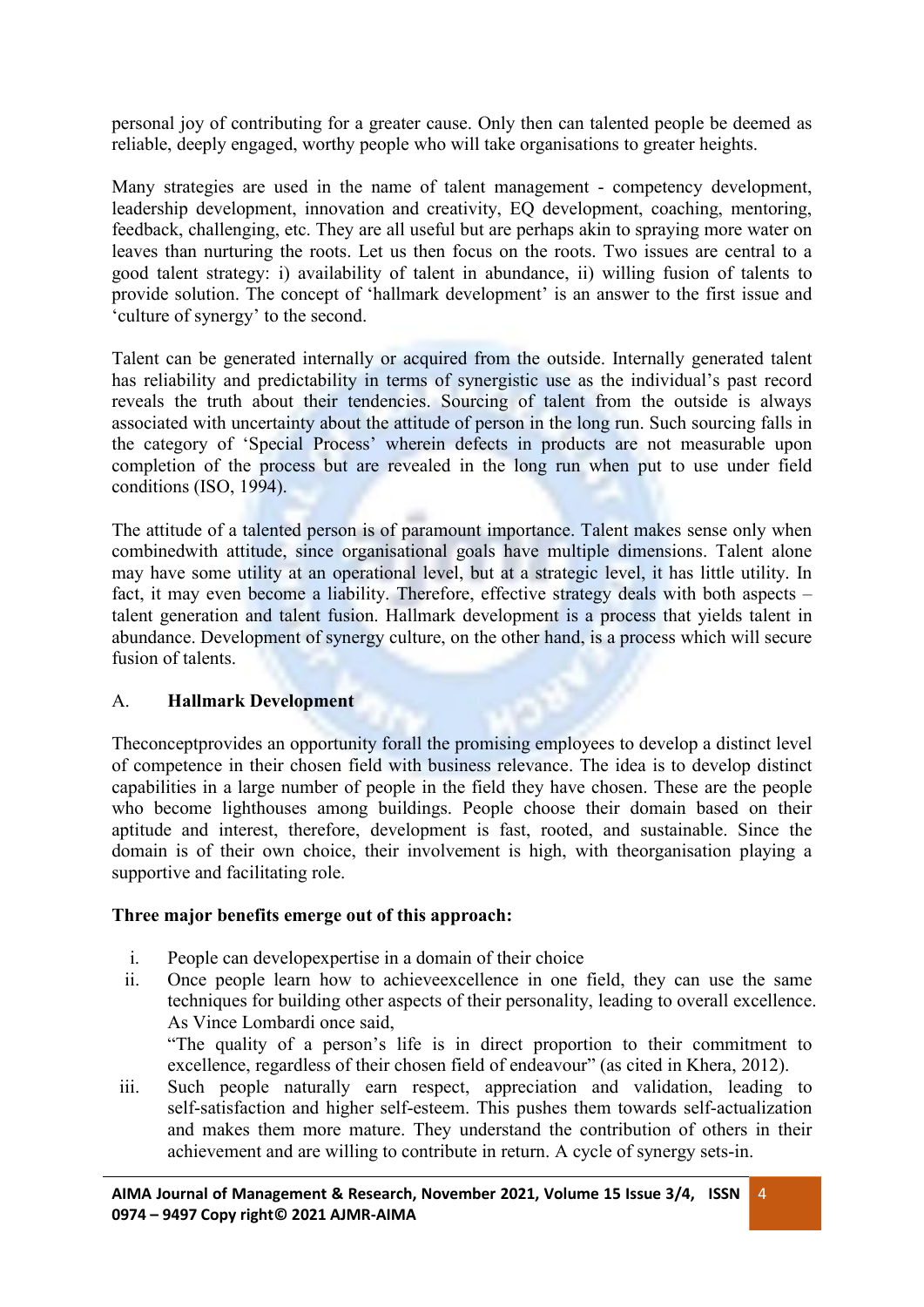#### B. **Synergy Culture**

Synergy culture is the most important component of talent culture. It facilitates fusion of talent. Thedesign of synergy culture includes: i) Measuring the contribution of others in one's success, and the practice ofacknowledging it, ii) according higher weightage for collective achievement, iii) developing a roadmap for achieving organisational goals where interdependence is envisaged by design. Synergy requires belief in the natural 'Law of Giving', which states that when you give liberally, you get liberally (Chakraborty & Chakraborty, 2014).

#### **Talent culture**

Talent culture is embedded in the overall organisational culture, where the dominant components of culture are supportive of talent management. Talent culture, can grow out of organisational culture which is sound on basics. A culture which is cluttered, confusing, contradictory, manipulative, opportunistic, and devoid of basic human values is not the place for talent culture. An organisational environment which supports and respects learning, skill development, experimentation, knowledge sharing, learning from failures, mutual cooperation, mutual appreciation, and collective achievement and its celebration is the right place to cause talent culture. Talented people are a slightly different lot. They need the freedom of learning, experimentation and expression. Attention, recognition, and validation are their natural expectations. They should get the opportunity to contribute in important projects. When an organization fulfills these requirements, talented people seem to switch toa regenerative mode, where their levels of engagement increase. Soon, they are in resonance with their role, contributing their best. A few of them transcend the lower limits fast and rise to the self- actualization level. Such peoplecan be termed asthe real assets.

#### *Case Study*

The present case study is based on the talent management practices in a Navaratna PSU, Bharat Electronics Limited-BGCX, the winner of the CII-EXIM Business Excellence Award, Year 2018.

The organization, an Indian defence PSU, widely respected for its technological, manufacturing, and project management capabilities, uses two concepts – hallmark development and talent fusion – as a part of their talent management strategy. The organisation's flagship programme in competency development – Building World Class Managers – provides the organisational framework for both the concepts. Many remarkable accomplishments of the company, e.g. the supply of over one million EVMs in one year, a large number of Central Acquisition Radars, Coastal Surveillance Systems, Strategic Defence Products, entering themedicalelectronics market by providing ventilators during the COVID Pandemic, were substantially facilitated by these concepts, wherein several SBUs, Units, Functions and Labs of the company customized their competence and fused it seamlessly to accomplish these herculean tasks which were beyond comprehension at the beginning.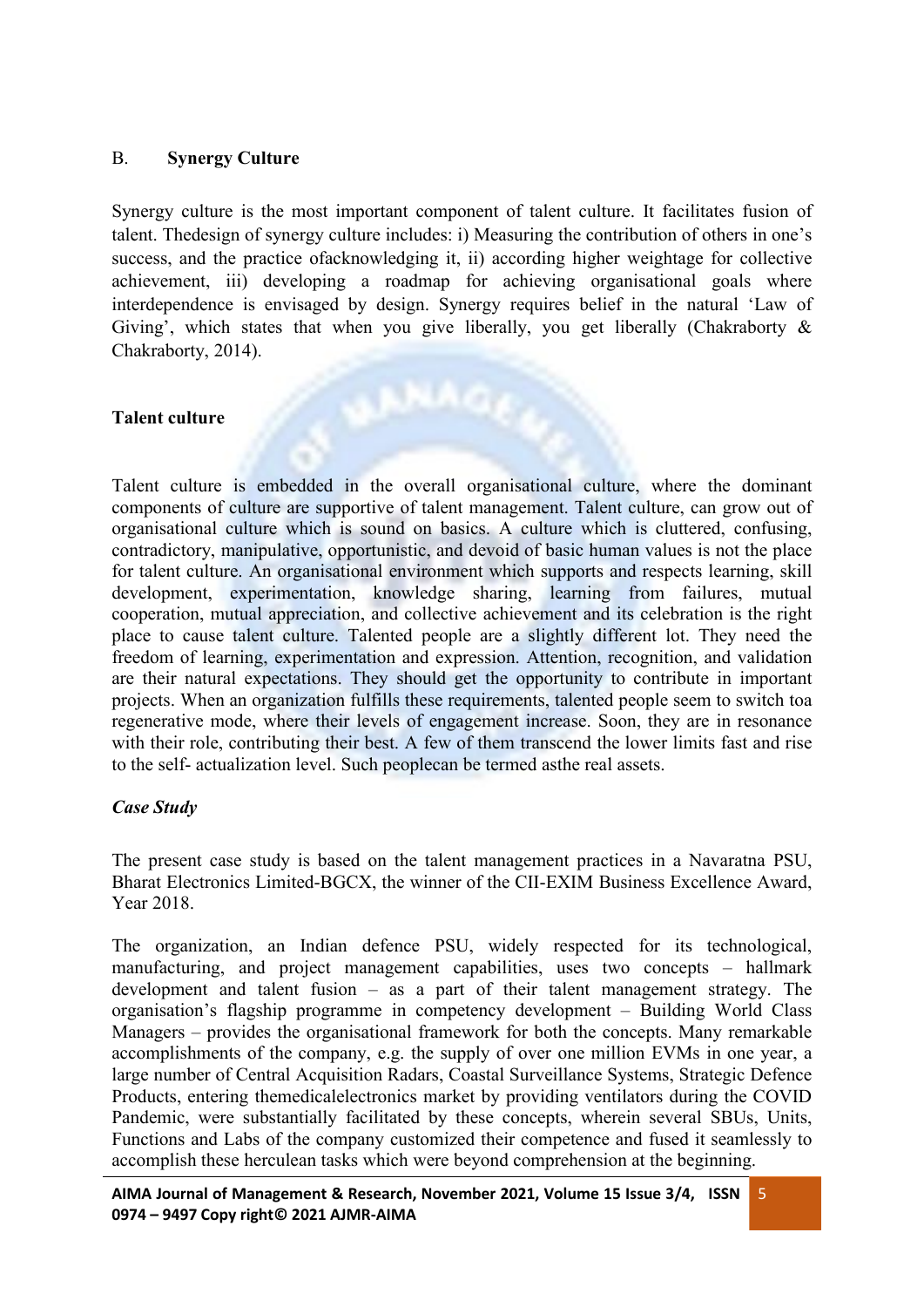These concepts were validated many times by external industry experts, who assessed the company on business excellence. BEL Bangalore was declared a Role Model and an Award winner by the Jury of the CII-Exim Bank Business Excellence Award in the year 2018.)

### **Talent Culture : A Source Of Sustainable Competitive Advantage**

An organisation where people are passionate aboutdeveloping their talents to a hallmarklevel beyond the benchmarks, and where people are skilled and excited to combinetheir talents so seamlessly as if it were one person with many talents, is all set to scale greater heights in a competitive environment.

The organisation's competitive advantage flows from the ability to be cost effective, or the ability to offer superior quality or to be superior in any other dimension – speed, delivery, customer support, etc., which is significantly valued by the customer. This ability should be distinctenough so that it cannot be easily copied. Also,it should have a perennial source controlled by the organisation so that it remains sustainable. Some common sources of this ability are – infrastructure, plant and machinery, material, technology, process, finance, innovation, etc. All these resources are always under the influence of people who can strengthen or weaken them. In the long run, sustainability flows from the people, who keep improving and strengthening resources to maintain the lead. The people dimension is not easy to copy. However, only talented, enthusiastic, and motivated people with zeal can sustain the lead. Ordinary people, who lack these strengths, are not much different from the passive resources. It is therefore, a superior talent culture that vaccinates passionate people against any possible degeneration and keeps them refreshed and engaged.

#### **Conclusion**

Relative superiority in the marketplacecan be achievedon a sustainable basis sometimes through passive resources. But talent ensures greater certainty of superiority. The talent route is tedious as both the processes involved – talent generation and talent fusion – are challenging by nature. The process of hallmark development in promising employees is a multidimensional intervention. It improves the flow in the talent pipeline. Talent is put to meaningful use through the process of fusion. A culture of synergy inspires people to fuse their talents for ahigher purpose. The culture of synergyis the responsibility of the people who are at the helm. This responsibility cannot be delegated. It needs deep commitment, involvement, and maturity. Actions certainly speak louder than wordshere.If leaders dither intakingthe plunge since they are busy elsewhere, the synergy culture is left in the lurch. And for some organisations, this wait is eternal.

# **References**

- Annakis, J. & Esposto, A. (2016). Talent Management and Competencies: A Cross Country Study of Malaysian and Vietnam Semi-Private Universities. Corporate Ownership & Control. Volume 13, Issue 4. 335 – 349.
- Armstrong, M. (2010). Essential Human Resource Management Practice: A Guide to People Management. Kogan Page.